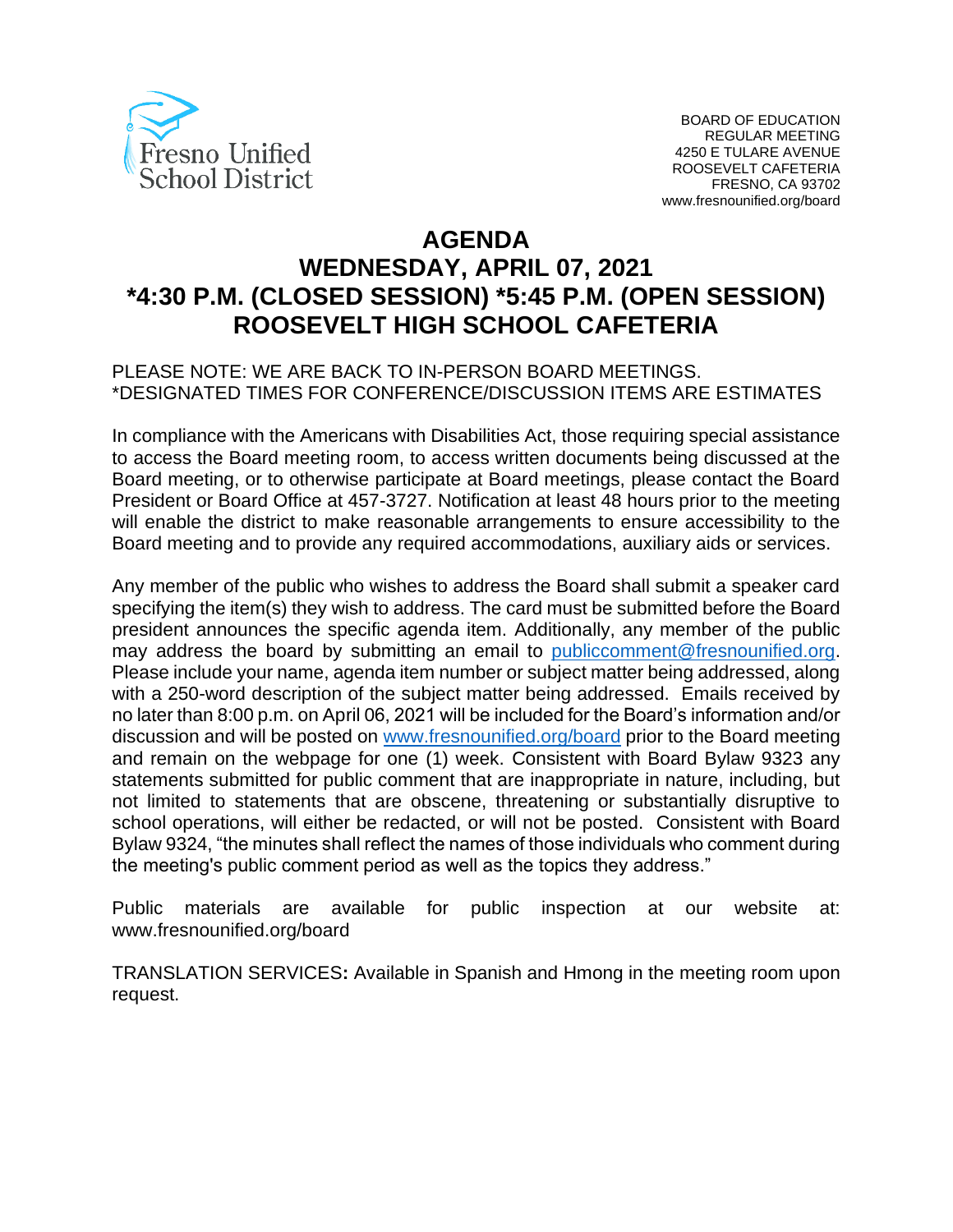## **\*4:30 P.M**.

**CALL** Meeting to Order **OPPORTUNITY** for Public Comment on Closed Session Agenda Items **RECESS** for Closed Session to discuss the following**:**

- 1. Student Expulsions pursuant to Education Code Section 35146.
- 2. Conference with Labor Negotiator (Government Code Section 54957.6); FUSD Negotiator(s): Paul Idsvoog; Employee Organizations(s): FTA, CSEA, Chapter 125, CSEA, Chapter 143, SEIU, Local 521, FASTA/SEIU, Local 521/CTW, CLC, Fresno Unified Building & Construction Trades/FTA; International Association of Machinists and Aerospace Workers (IAMAW), Unrepresented Employees: All Management, Confidential, and Supervisory Employees.
- 3. Public Employee Discipline/Dismissal/Release/Reassignment/Resignation.
- 4. Public Employment/Appointment (Government Code Section 54957).
	- a. Chief Financial Officer
	- b. Principal
- 5. Conference with Legal Counsel Existing Litigation (Government Code Section 54956.9 (d)(1)).
	- a. Stephen K. Davis vs. Fresno Unified School District Fresno Superior Court No. 12CECG03718 Claim No. 12-1128-0391
- 6. Conference with Legal Counsel Anticipated/Pending/Threatened Litigation (Government Code Section 54956.9(d)(2)).
	- a. Potential Case: One (1)
	- b. Rachel Dominguez v. Fresno Unified Workers' Compensation Fresno Unified Case No. WC19-0329-2855
	- c. Benny Wahyudi v. Fresno Unified Workers' Compensation Fresno Unified Case No. WC19-0816-3513
- **5:45 P.M., RECONVENE** and report action taken during Closed Session, if any.

## **PLEDGE OF ALLEGIANCE**

A staff member will lead the flag salute.

#### **HEAR Reports from Student Advisory Representatives**

An opportunity is provided to hear comments/reports from Student Advisory Representatives from Cambridge High School. Contact person: Kim Mecum, telephone 457-3731.

#### **HEAR Report from Superintendent**

#### **BOARD/SUPERINTENDENT COMMUNICATION**

## **OPPORTUNITY for Public Comment on Consent Agenda Items**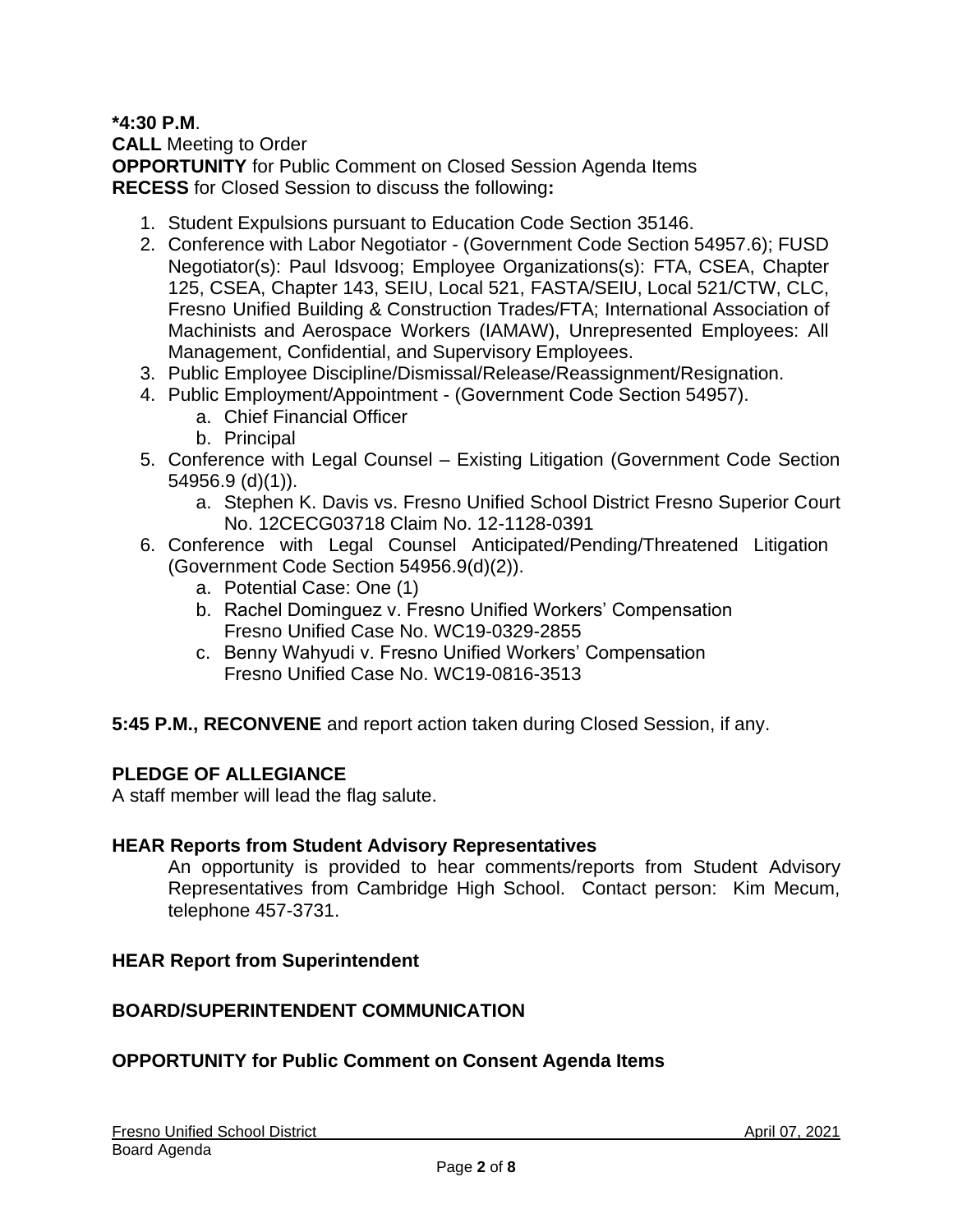**ALL CONSENT AGENDA** items are considered routine by the Board of Education and will be enacted by one motion. There will be no separate discussion of items unless a Board member so requests, in which event, the item(s) will be considered following approval of the Consent Agenda.

## **A. CONSENT AGENDA**

#### **A-1, APPROVE Personnel List**

Included in the Board binders is the Personnel List, Appendix A, as submitted. The Superintendent recommends approval. Fiscal impact: There is no fiscal impact to the district at this time. Contact person: Paul Idsvoog, telephone 457-3548.

#### **A-2, ADOPT Findings of Fact and Recommendations of District Administrative Board**

The Board of Education received and considered the Findings of Fact and Recommendations of District Administrative Panels resulting from hearings on expulsion and readmittance cases conducted during the period since the March 17, 2021 Regular Board Meeting. The Superintendent recommends adoption. Fiscal impact: There is no fiscal impact to the district at this time. Contact person: Kim Mecum, telephone 457-3731.

#### **A-3, APPROVE Minutes from Prior Meeting**

Included in the Board binders are the draft minutes for the March 03, 2021 Board Workshop and the March 10, 2021 Regular Board Meeting. The Superintendent recommends approval. Fiscal impact: There is no fiscal impact to the district at this time. Contact person: Robert G. Nelson, telephone 457-3884.

#### **A-4, ADOPT Annual Declaration of Need for Fully Qualified Educators**

Included in the Board binders is a declaration of Need for Fully Qualified Educators. Annually, the district adopts the Declaration of Need for Fully Qualified Educators, which certifies there may be an insufficient number of certificated persons who meet the district's specified employment criteria for the positions listed on the Declaration. The adoption of the Declaration is a prerequisite to the issuance of any limited assignment teaching permits or emergency permits in the event that shortages in certain subject areas occur (Title 5, California Code of Regulations, Section 80026). The Superintendent recommends adoption. Fiscal impact: There is no fiscal impact to the district at this time. Contact person: Paul Idsvoog, telephone 457-3548.

#### **A-5, APPROVE Provisional Internship Permits**

Included in the Board binders are Provisional Internship Permit recommendations to rehire or hire upon Board approval. The Superintendent recommends approval. Fiscal impact: There is no fiscal impact to the district at this time. Contact person: Paul Idsvoog, telephone 457-3548.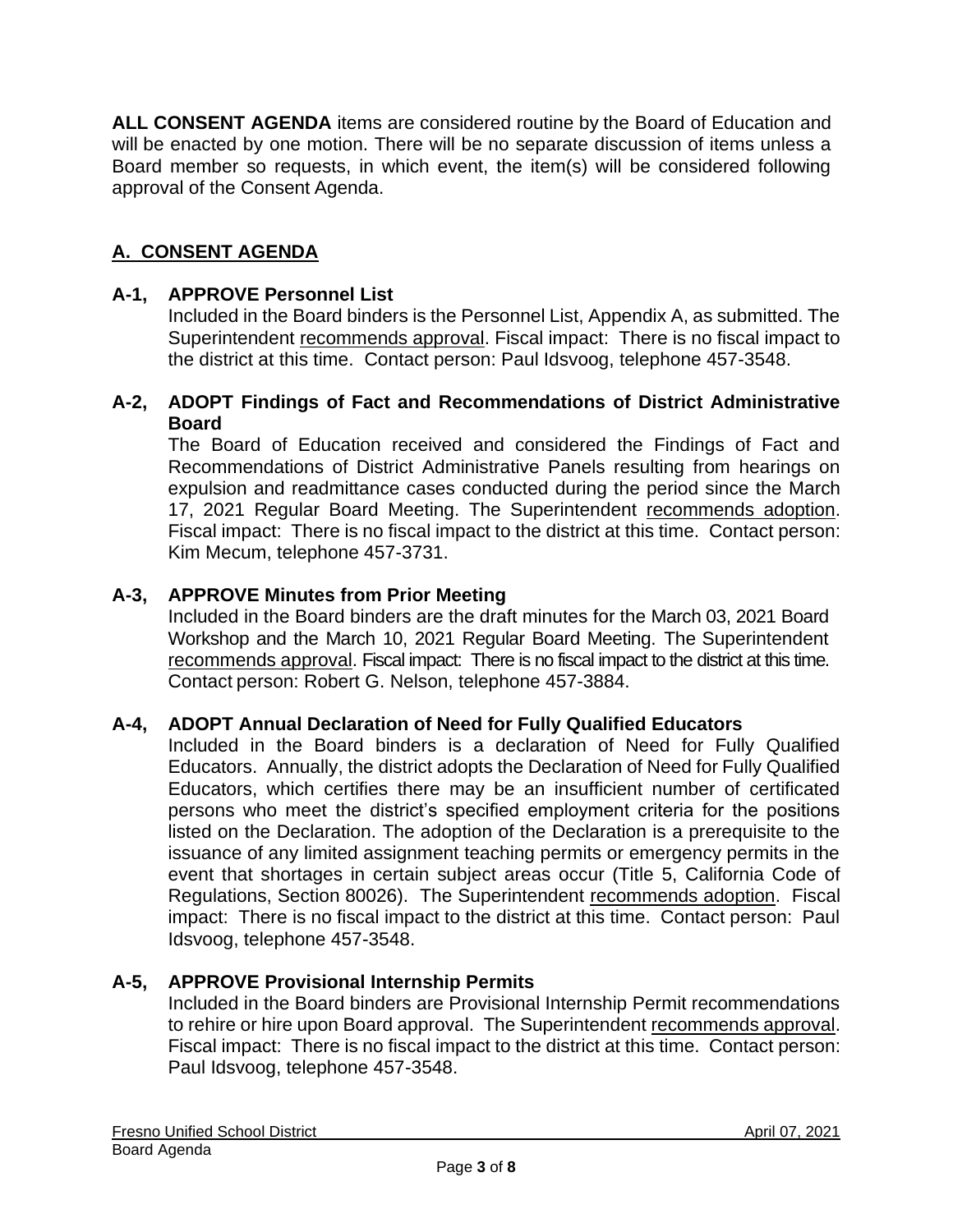## **A. CONSENT AGENDA – continued**

## **A-6, APPROVE Amendment to Agreement with Forensic Analytical Consulting Services**

Included in the Board binders is an amendment to the agreement with Forensic Analytical Consulting Services for the provision of environmental health consulting services related to COVID-19. The Superintendent recommends approval. Fiscal impact: Sufficient funds of \$31,600 are available in the district's Liability Internal Service Fund. Contact person: Santino Danisi, telephone 457-6226.

### **A-7, APPROVE Grant Proposal to the Wallace Foundation – Equity-Centered Pipeline Initiative**

Approval is requested to submit a grant proposal to the Wallace Foundation for the Equity-Centered Pipeline Initiative. Through partnerships with universities and the Commission on Teacher Credentialing, the grant would support the development of an equity-centered leadership pipeline. The award in year one could be up to \$700,000 for the district with the potential for five years of funding. The Superintendent recommends approval. Fiscal impact: The estimated award amount for the district is approximately \$700,000 in year one and \$4 million over five years. Contact person: Kim Mecum, telephone 457-3731.

#### **A-8, APPROVE Submission of Grant Applications to the School Energy Efficiency Stimulus Program, and Authorize Acceptance of Grant Awards and Entering into Grant Agreements**

It is recommended the Board approve the submission of grant applications to the California Energy Commission for the School Energy Efficiency Stimulus (SEES) Program and authorize the acceptance of grant awards and entering into grant agreements if awarded program funds. SEES includes the School Reopening Ventilation and Energy Efficiency Verification and Repair Program, and the School Noncompliant Plumbing Fixture and Appliance Program. The Superintendent recommends approval. Fiscal impact: Potential grant amounts are unknown at this time. All funds awarded would be utilized for the purposes indicated. There is no district match required. Contact person: Karin Temple, telephone 457-3134.

#### **A-9, APPROVE Award of Bid 21-37, Hoover High School Multipurpose Room HVAC Replacement**

Included in the Board binders is information on Bid 21-37, to replace the existing heating and cooling system in the multipurpose room (cafeteria) and kitchen at Hoover High School. The existing system is over 25 years old and requires replacement due to age, condition, repair history and difficulty in locating replacement parts. Staff recommends award to the lowest responsive, responsible bidder: Strategic Mechanical, Inc. (Fresno, California) \$1,128,000. The Superintendent recommends approval. Fiscal impact: Sufficient funds in the amount of \$1,128,000 are available in the Measure X Fund. Contact person: Karin Temple, telephone 457-3134.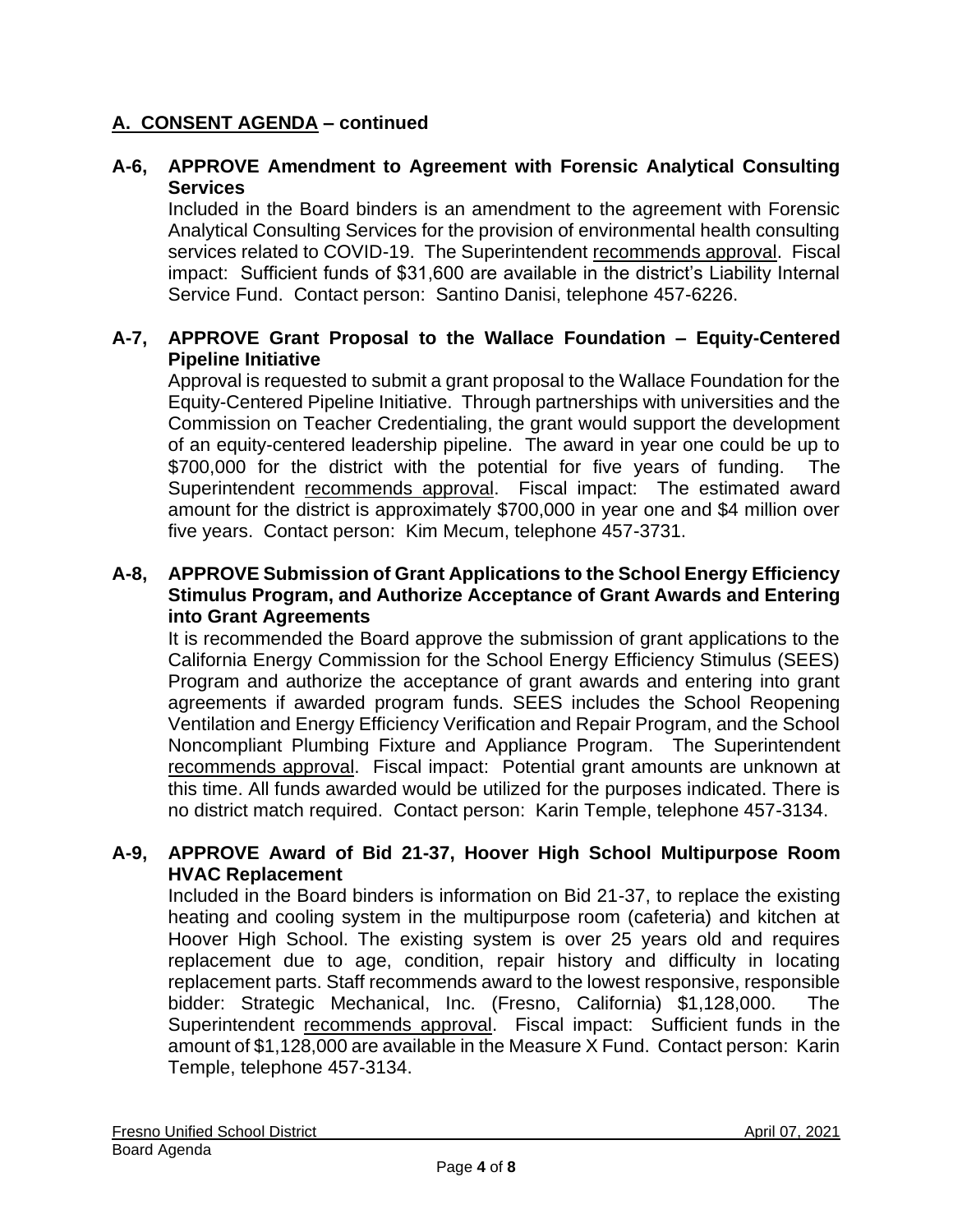## **A. CONSENT AGENDA – continued**

## **A-10, APPROVE Use of Individual Piggyback Contracts**

Included in the Board binders is information regarding two piggyback contracts recommended for use during the remainder of 2020/21 for efficient and costeffective procurement. This is in addition to piggyback contracts approved by the Board previously, to allow for purchases related to classroom cleanliness and school/office furnishings. Use of piggyback contracts is allowed under Public Contract Codes 10299 and 20118 and is a procurement best practice that takes advantage of competitive pricing from a contract formally bid by another school district or public agency. The Superintendent recommends approval. Fiscal impact: Funding will be determined on a project-by-project basis. Contact person: Karin Temple, telephone 457-3134.

## **A-11, RATIFY Annual Agreement with Fresno County Early Stars Program**

Included in the Board binders is an agreement with Fresno County Early Stars Program. The service agreement is to continue our participation in Fresno County Early Stars Program, Quality Rating Improvement System. Maintaining a valid rating of 4 or 5 Stars will ensure Fresno Unified School District's eligibility for a block grant. The specific grant amount and payment schedule will be determined according to the rating criteria. The allocation aims to promote and support continuous quality improvement activities within early care and education programs for children 0 to 5. In 2019/20, Fresno Unified School District received a grant total of \$231,000. The Superintendent recommends ratification. Fiscal impact: Fresno County Early Stars Program to provide details on funding. Contact person: Lindsay Sanders, telephone 457-3895.

## **A-12, RATIFY Change Orders for the Projects Listed Below**

Included in the Board binders is information on Change Orders for the following projects:

| $\bullet$ | Bid 20-11, Ericson Elementary School Early Learning Building Construction<br>and Interim Housing Infrastructure<br>Change Order 2 presented for ratification (Interim Housing): \$-10,911<br>Change Orders 7-9 presented for ratification (Early Learning<br>Building): | \$53,119 |
|-----------|-------------------------------------------------------------------------------------------------------------------------------------------------------------------------------------------------------------------------------------------------------------------------|----------|
|           | • Bid 20-20, McLane High School Library Modernization                                                                                                                                                                                                                   |          |

- Bid 20-20, McLane High School Library Modernization Change Order 5 presented for ratification  $$59,424$
- Bid 21-08, Sunnyside High School Stadium Turf Installation Change Order 1 presented for ratification  $$80,010$

The Superintendent recommends ratification. Fiscal impact: Sufficient funds in the amount of \$42,208 are available in the School Facilities Fund for Bid 20-11, and \$139,434 is available in the Measure X Fund for Bids 20-20 and 21-08. Contact person: Karin Temple, telephone 457-3134.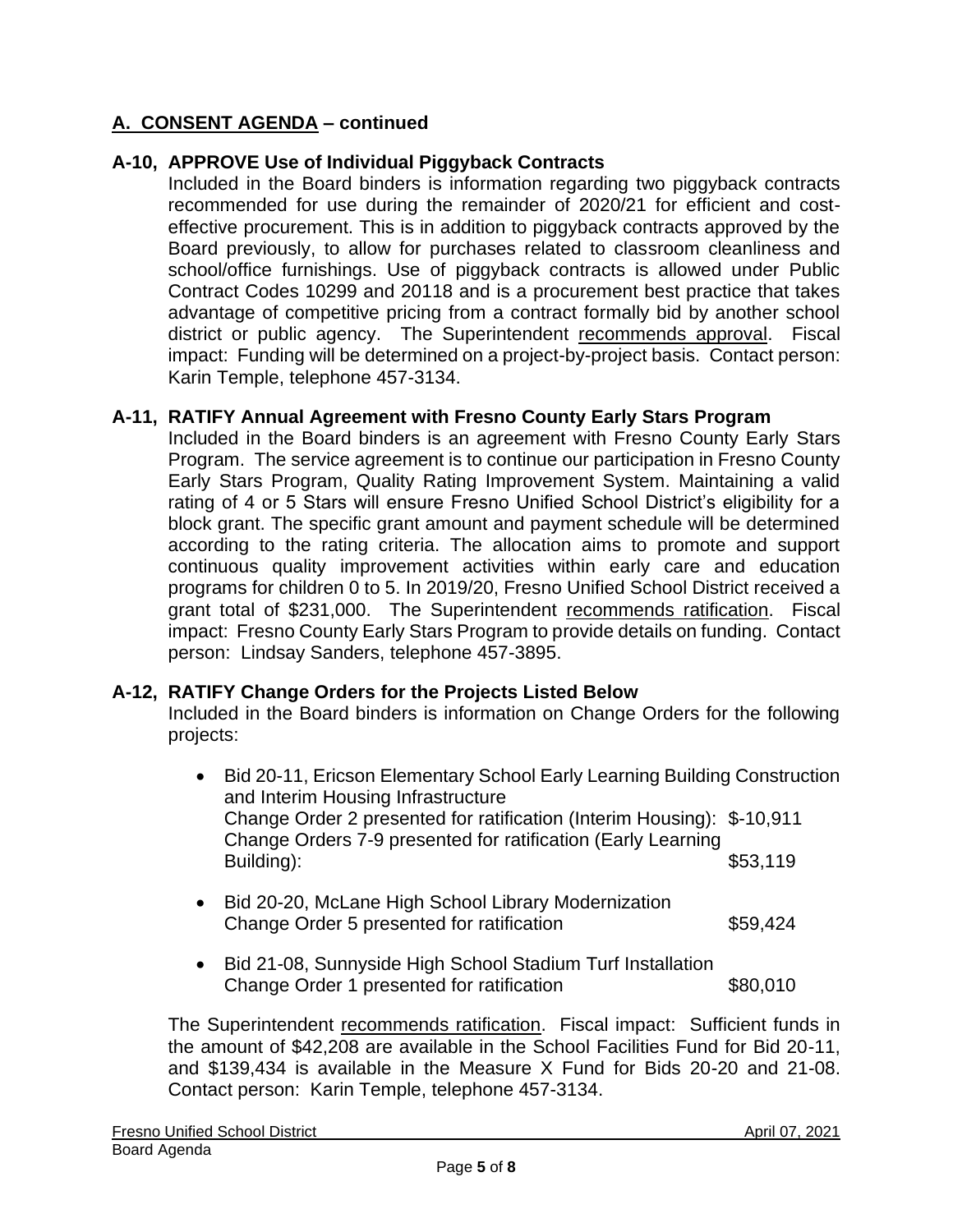## **A. CONSENT AGENDA – continued**

#### **A-13, RATIFY Purchase Orders from January 01, 2021 through January 31, 2021 – Primary Report**

Included in the Board binders is information on purchase orders issued from January 01, 2021 through January 31, 2021. Two agenda items are presented to ratify purchase orders. The first item includes the Primary Report with all purchase orders issued during the reported dates with the exception of those that may present a potential conflict of interest for an individual Board member. All remaining purchase orders are in the Supplemental Report and presented as a second agenda item. The Superintendent recommends ratification. Fiscal impact: Funding is noted on the attached pages. Contact person: Karin Temple, telephone 457-3134.

#### **A-14, RATIFY Purchase Orders from January 01, 2021 through January 31, 2021 – Supplemental Report**

Included in the Board binders is information on purchase orders issued from January 01, 2021 through January 31, 2021. Two agenda items are presented to ratify purchase orders. The first item includes the Primary Report with all purchase orders issued during the reported dates with the exception of those that may present a potential conflict of interest for an individual Board member. All remaining purchase orders are in the Supplemental Report and presented as a second agenda item. The Superintendent recommends ratification. Fiscal impact: Funding is noted on the attached pages. Contact person: Karin Temple, telephone 457-3134.

#### **END OF CONSENT AGENDA (ROLL CALL VOTE)**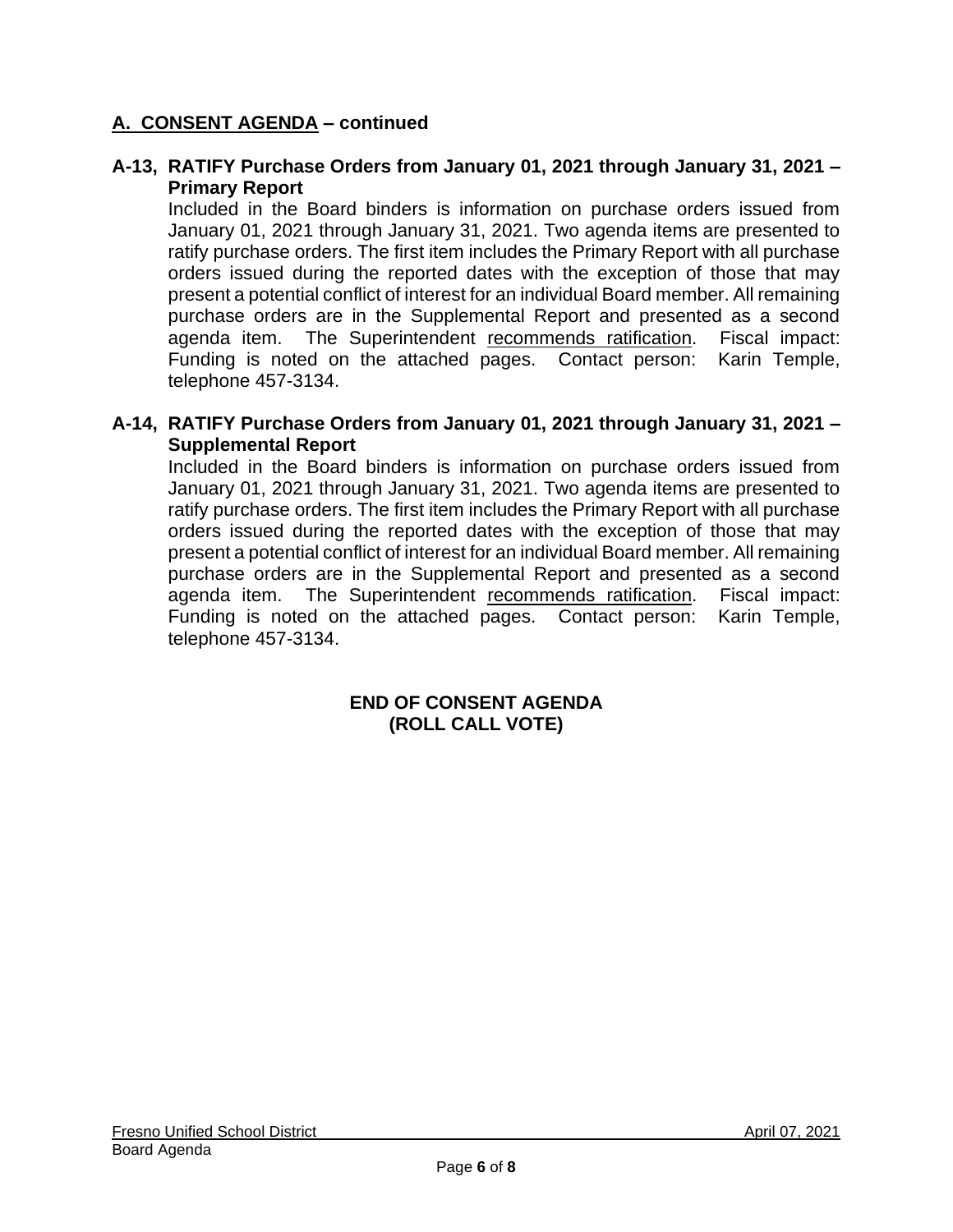## **UNSCHEDULED ORAL COMMUNICATIONS**

Individuals who wish to address the Board on topics within the Board's subject matter jurisdiction, but **not** listed on this agenda may do so at this time. If you wish to address the Board on a specific item that is listed on the agenda, you should do so when that specific item is called or by submitting an email to [publiccomment@fresnounified.org.](mailto:publiccomment@fresnounified.org) Please include your name, agenda item number or subject matter being addressed, along with a 250-word description of the subject matter being addressed. Emails received by no later than 8:00 p.m. on April 06, 2021 will be included for the Board's information and/or discussion and will be posted on [www.fresnounified.org/board](http://www.fresnounified.org/board) prior to the board meeting and remain on the webpage for one (1) week.

While time limitations are at the discretion of the Board President, generally members of the public will be limited to a maximum of three (3) minutes per speaker for a total of thirty (30) minutes of public comment as designated on this agenda. Any individual who has not had an opportunity to address the Board during this initial thirty (30) minute period may do so at the end of the meeting after the Board has addressed all remaining items on this agenda. Without taking action and only as expressly permitted by Board Bylaw 9323, Board members may ask questions, make brief announcements, or provide a brief response to statements presented by the public about topics raised in unscheduled oral communications. Board members must be recognized by the President in order to speak and will generally be limited to no more than one (1) minute each for this purpose. The Board President shall have the discretion to further limit Board members' opportunity to speak on topics raised in unscheduled oral communications to ensure the orderly and efficient conduct of district business.

Members of the public with questions on school district issues may submit them in writing. The Board will automatically refer to the Superintendent any formal requests that are brought before them at this time. The appropriate staff member will furnish answers to questions.

## **B. CONFERENCE/DISCUSSION AGENDA**

## **\*6:45 P.M.**

## **B-15, PRESENT and DISCUSS Center for Advanced Research and Technology Student Presentation**

Students in the Center for Advanced Research and Technology (CART) Law Lab worked on LBGTQ+ issues and were required to work with a non-profit, to develop a website, write a poem, develop facts identifying a problem and make a policy recommendation to help solve the identified problem. The student group would like to present and recommend that the district develop a more robust LBGTQ+ curriculum sharing their experiences and showing the video they created. Fiscal impact: There is no fiscal impact to the district at this time. Contact person: David Chavez, telephone 457-3566.